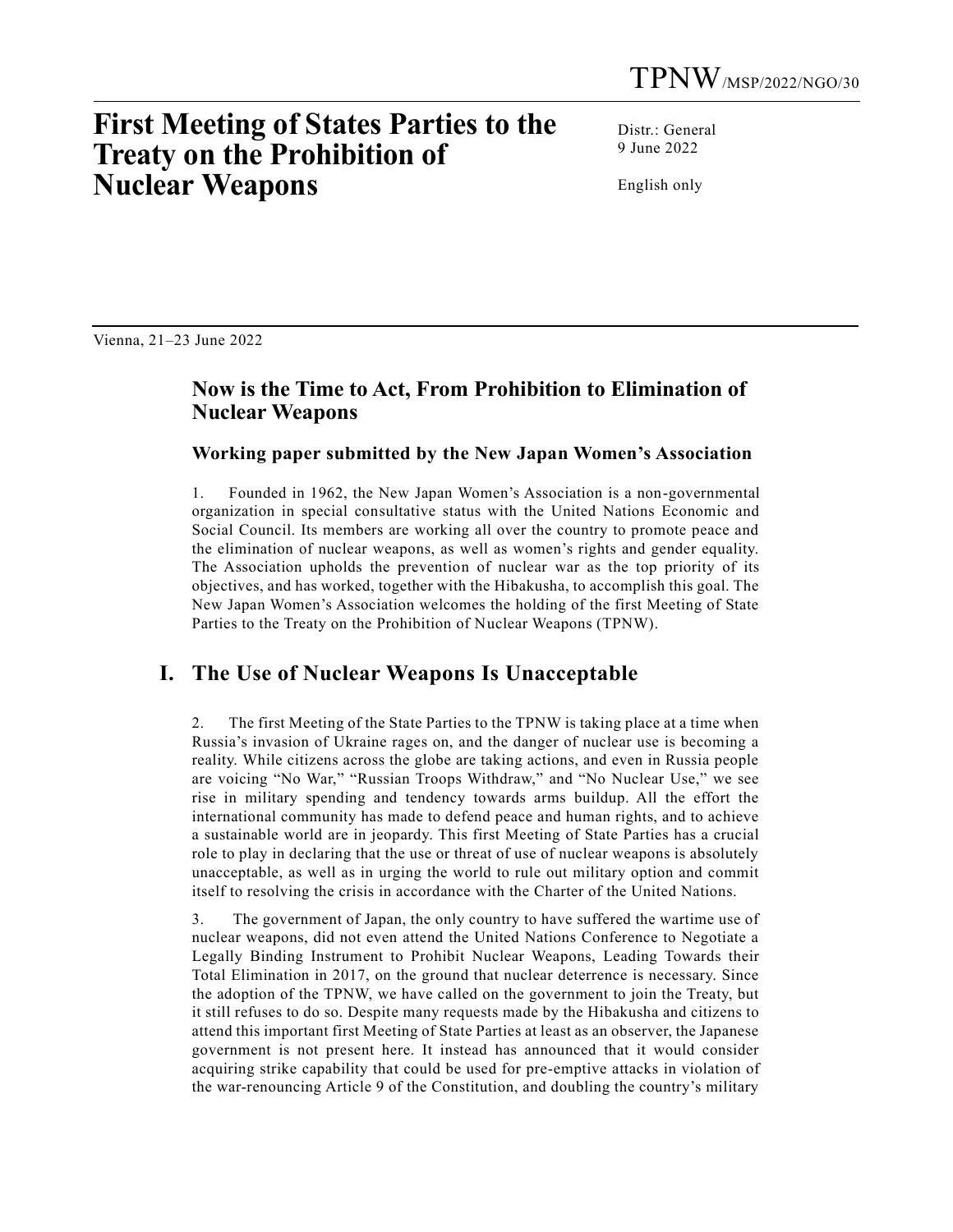spending. Some even argue for "nuclear sharing," which is impermissible in the country that has the first-hand experience of the atomic bombing.

4. The Treaty on the Prohibition of Nuclear Weapons, states in its Preamble: "Deeply concerned about the catastrophic humanitarian consequences that would result from any use of nuclear weapons, and recognizing the consequent need to completely eliminate such weapons, which remains the only way to guarantee that nuclear weapons are never used again under any circumstances." The Treaty thus made nuclear weapons illegal. With Russia's threat of nuclear elevating the risk of a nuclear war, it is time for all countries to move towards the abolition of nuclear weapons.

#### **II. Appeal from Women of the Atomic-Bombed Country**

5. For these sixty years since its foundation, the New Japan Women's Association has been working on the grassroots level to strengthen public opinion, by collecting signatures in support of the petition calling for the elimination of nuclear weapons, while making the realities of the atomic bombings of Hiroshima and Nagasaki known to the public. The Association brought the signatures advocating the conclusion of a treaty banning nuclear weapons to the First Special Session of the United Nations General Assembly on Disarmament in 1978, and the number of the signatures it submitted to the United Nations since then on various occasions has totaled more than 16, 570,000. At the United Nations Conference to Negotiate a Legally Binding Instrument to Prohibit Nuclear Weapons in June 2017, the Association's president delivered a speech representing civil society and said, "The Government of Japan is not present here but an overwhelming majority of Japanese women and people stand with you hoping to see this Conference take a historic step forward by adopting the convention to prohibit nuclear weapons." Currently we are promoting a signature campaign to urge the Japanese government to join the TPNW, and everywhere many people sign the petition, saying that they do not see any reason why Japan is not a party to the Treaty. We are confident that the citizens' will expressed by the signatures, that is, the power of public opinion, has prevented nuclear weapons from being used to this day.

6. The New Japan Women's Association has consistently been advocating to cut military spending and redirect the money to improve people's livelihood, welfare and education. Now that the climate crisis poses an existential threat to the planet itself, while people face skyrocketing prices as they still struggle to deal with the impact of COVID-19 pandemic, we are strengthening our actions saying, "Save Lives, Defend Livelihoods!" When the international community need to unite to address the crisis for the sake of the future of humankind and the planet, there is no money and time to waste on war, arms buildup, or nuclear development and manufacturing.

7. The New Japan Women's Association hopes that this first Meeting of State Parties will send out a powerful message, categorically opposing the use of nuclear weapons by Russia, and calling on all countries to break away from the illusion of "nuclear deterrence" and join the TPNW, thus taking a big step forward towards the elimination of nuclear weapons. In solidarity with citizens of the nuclear-armed states, their allies and nuclear dependent states; the countries still refusing to join the TPNW, we will continue our effort to have more and more countries to come on board. Above all, we are resolved to urge the Government of Japan to become party to the TPNW and take leadership in achieving a "world without nuclear weapons" as the only country to have suffered the nuclear use in wartime.